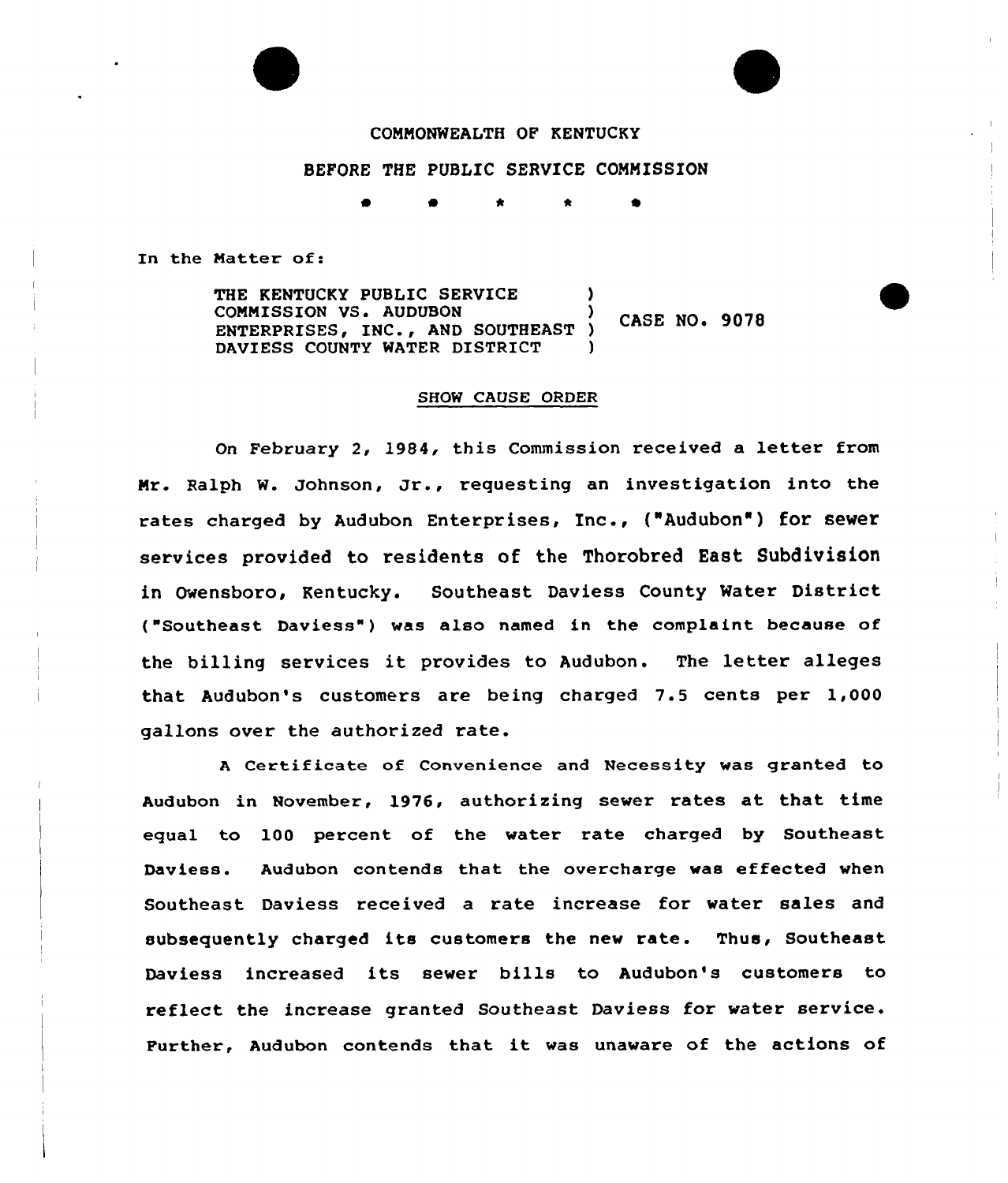

In order to determine the appropriate course of action, the Commission finds that Aubudon and Southeast Daviess should submit a billing analysis for Audubon's customers from the effective date of Southeast Daviess' rate increase to the date of this Order.

IT IS THEREFORE ORDERED that pursuant to KRS 278.260 Audubon and Southeast Daviess shall appear before the Commission and give testimony as to why Audubon should not refund the overcollection, if in fact Audubon actually received the revenue from the avercollection, or if <sup>a</sup> refund is due Audubon's customers from Southeast Daviess.

IT IS FURTHER ORDERED that Audubon and Southeast Daviess shall file an original and six copies of a billing analysis fox the customers of Audubon from the effective date of Southeast Daviess' rate increase up to the date of this Order.

IT IS FURTHER ORDERED that if the customers of Audubon are currently being charged rates for sewer service that are different from those approved in the attached tariff, Audubon and its billing agent, Southeast Daviess, shall cease and desist from charging unapproved rates.

 $-2-$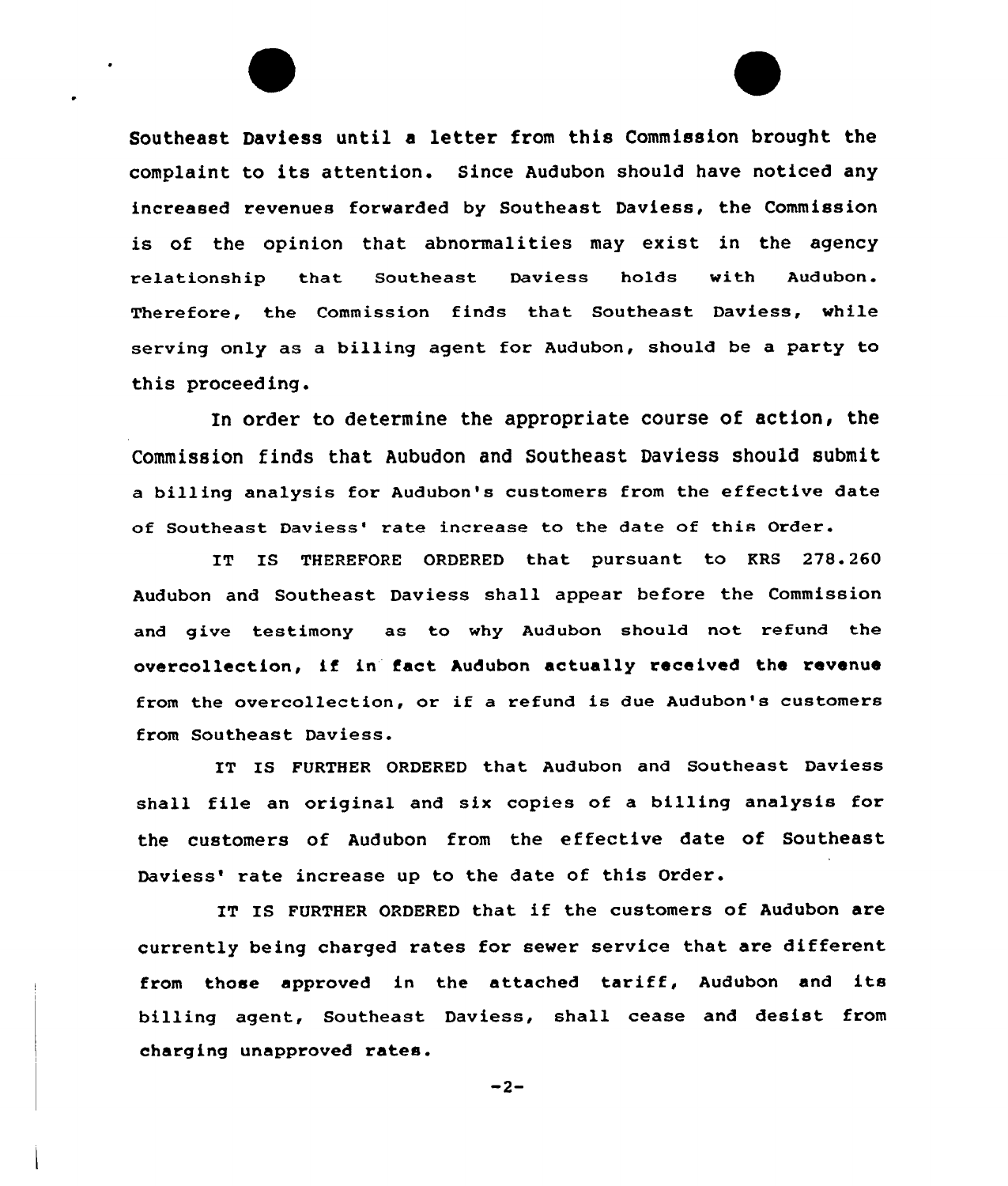IT Is FURTHER oRDERED that this matter be and it hereby is set for hearing on July 25, 1984, at 1:30, Eastern Daylight Time, in the Commission's offices at Frankfort, Kentucky.

> Done at Frankfort, Kentucky, this 19th day of June, 1984. PUBLIC SERVICE COMMISSION

*Chairm* Vice Chairman **Commiss** 

ATTEST:

Secretary